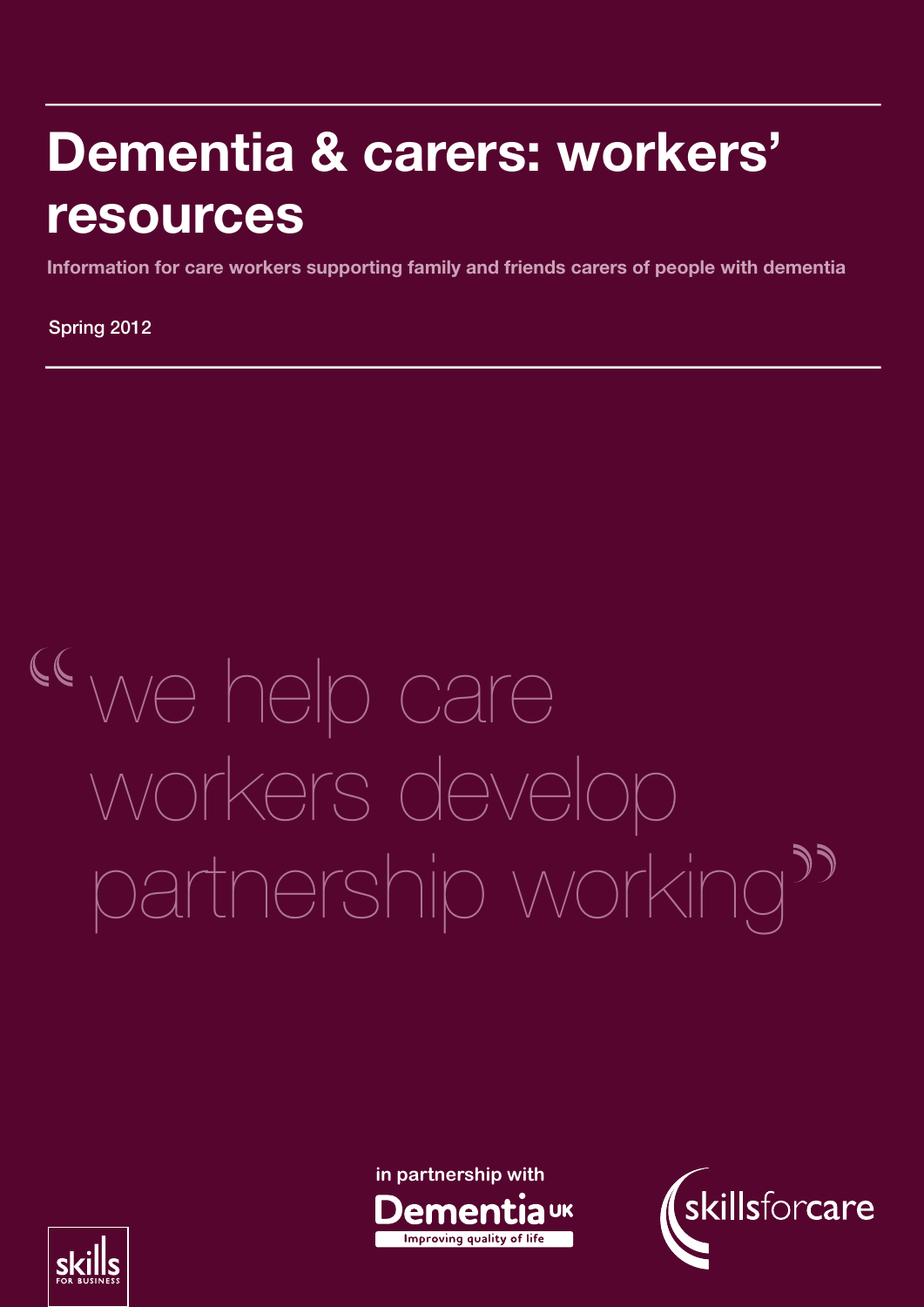## Preface

We are very pleased to introduce the latest of our products for the social care workforce supporting people with dementia and their carers. Skills for Care and Dementia UK have worked together in partnership to produce two products: this brief resource guide and a fuller guide called *Dementia: workers & carers together*.

Both products have been commissioned by the Department of Health and have been designed to be used together by colleagues across the social care sector to support collaborative working between the social care workforce and carers, leading to better quality care for people with dementia.

The products have been developed in coproduction with carers to provide information, advice and guidance to the social care workforce, when working with the carers of people with dementia. They provide support for social workers, care assistants, personal assistants, people working in day care settings and well as others parts of the social care workforce.

Throughout the products there are a number of carer perspectives and examples, as well as links to further resources to support you and your organisation.

The products build upon the *Common Core Principles for Working with Carers* and level 3 of *Carers Matters : Everybody's Business* that have previously been developed by Skills for Care, in conjunction with Skills for Health. The products also build upon the *Common Core Principles for Supporting People with Dementia* – also developed by Skills for Care and Skills for Health. All the Skills for Care products are available at www.skillsforcare.org.uk

We very much hope the guide and the information resource are effective in supporting you in your role. We welcome your feedback and comments on these products so please feel free to get in touch with Skills for Care staff or contact us via email at info@skillsforcare.org.uk

home Ales

Sharon Allen Chief Executive Officer Skills for Care

Butara Oglicar

Barbara Stephens Chief Executive Dementia UK

Dementia & carers: workers' resources. Information for care workers supporting family and friends carers of people with dementia

Published by Skills for Care and Dementia UK

Skills for Care, West Gate, 6 Grace St, Leeds LS1 2RP www.skillsforcare.org.uk

Dementia UK, 6 Camden High Ro, London NW1 0DH www.dementiauk.org

© Skills for Care & Dementia UK 2012

#### Ref no. DS036

Copies of this work may be made for non-commercial distribution to aid social care workforce development. Any other copying requires the permission of Skills for Care or Dementia UK.

Skills for Care is the employer-led strategic body for workforce development in social care for adults in England. It is part of the sector skills council, Skills for Care and Development.

Dementia UK is a national charity improving quality of life for people with dementia and their families. Dementia UK Training aims to develop the dementia care workforce through the provision of specialist training.

Bibliographic reference data for Harvard-style author/date referencing system:

Short reference: Skills for Care & Dementia UK [or SfC/DUK] 2012

Long reference: Skills for Care & Dementia UK, *Dementia & carers: workers' resources. Information for care workers supporting family and friends carers of people with dementia*, (Leeds, 2012) www.skillsforcare.org.uk www.dementiauk.org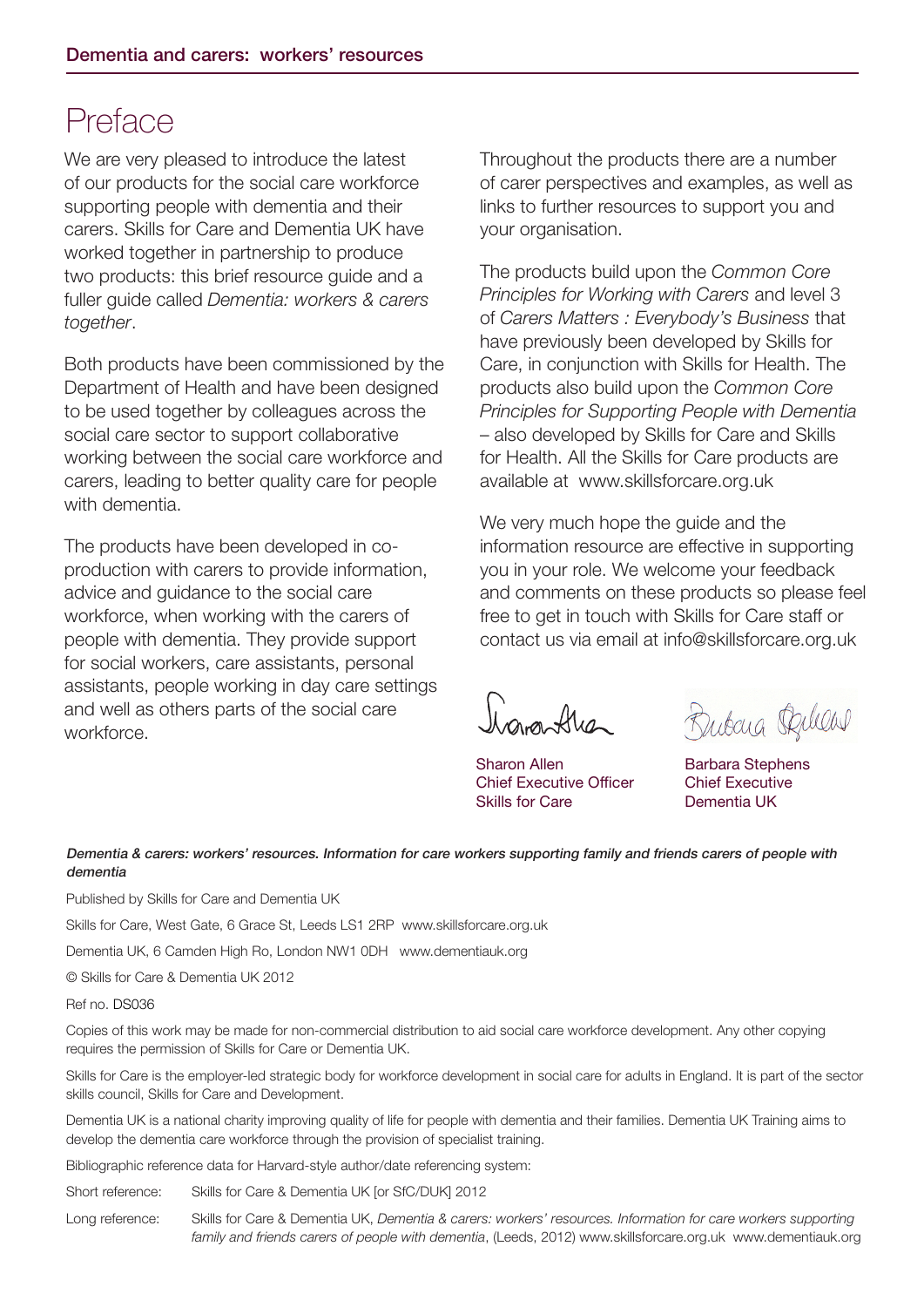### **Contents**

- 1 About this guide
- 2 Helping carers recognise signs and symptoms of dementia, and supporting them when there is a diagnosis
- 3 Supporting carers to prepare for the later stages of dementia
- 4 Types of care and support for people with dementia and their carers
- 5 Things to help carers support someone to live well with dementia in their own home, including assistive technologies
- 6 Support for carers of people with dementia, including carer's assessments
- 7 Legal issues for carers and people with dementia
- 8 Financial issues for carers and people with dementia
- 9 Resources and information

## 1 About this guide

This guide is designed to support social care staff who are working with the carers of people with dementia.

It provides useful, succinct and accessible information for the workforce to use in their day to day roles with carers and people with dementia. It is designed to be used in conjunction with *Dementia: workers and carers together*.

The guide contains information regarding dementia as a disease, support available for carers, signposting to further help as well as other useful information for workers to share with carers.

A note on the word 'carer'. This guide uses 'carer' in its official sense to mean family and friends who provide unpaid social care support, as distinct from care workers. Caution is necessary in practice, however, because of the widespread informal use of 'carer' to refer precisely to care workers.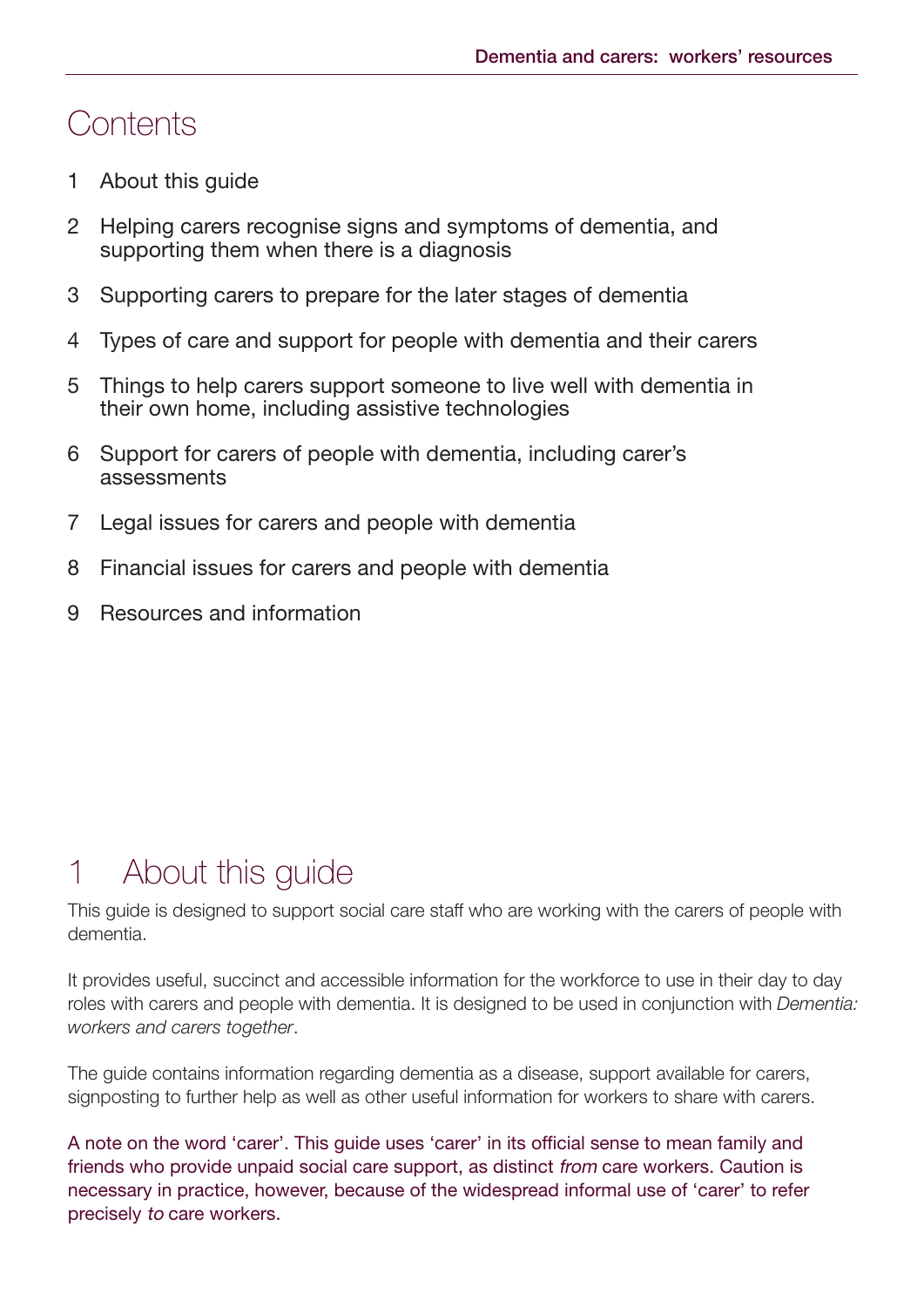## 2 Helping carers recognise signs and symptoms of dementia, and supporting them when there is a diagnosis

You may be working with carers of people with other illnesses or disabilities who may be concerned their loved ones are showing signs and symptoms of dementia, or you may notice things that you are concerned about.

#### Key things that you may need know & that you may need to support carers with:

- Only 40% of people of people with dementia ever receive a medical diagnosis—carers and people with dementia should be supported to seek a diagnosis if dementia is suspected.
- Dementia can have symptoms in common with other illnesses, making medical diagnosis even more important.
- Dementia is a progressive illness—signs and symptoms will get worse over time and the support you need to provide to the carer may alter over time. However, there are many things that can be done to support people with dementia to live well with dementia—you can reassure carers on this and be aware of things that may help.

#### Understanding the signs and symptoms of dementia

In your role, you can support carers of people with dementia by being aware of what the early signs and symptoms are:

- loss or lapses of recent memory
- mood changes or uncharacteristic behaviour (in later stages this will become more pronounced)
- poor concentration
- problems communicating
- getting lost in familiar places
- making mistakes in a previously learned skill (e.g. cookery)
- problems telling the time or using money
- changes in sleep patterns and appetite
- personality changes
- visio-spatial perception issues (i.e. the brain does not process images as normal).

#### Seeking a diagnosis

You can also support the person with dementia (and their carer) to obtain a diagnosis. The person with dementia and their carer will be very anxious during this process so will need support. Obtaining a diagnosis for suspected dementia is similar to obtaining diagnosis for other illnesses and diseases.

The first stage is to seek an appointment with a General Practitioner (GP). If the GP is concerned by the symptoms, and has ruled out any other potential causes of some of the issues above, then a referral will be made to a specialist dementia or memory clinic. If people with dementia and carers are still concerned, they can insist on a referral—you can advise them of this.

Once referred, further assessments, tests and scans will take place and a diagnosis may or may not be given. If a confirmed diagnosis is received, this will be very difficult and emotionally stressful for both the person with dementia and their carer and both will need your support.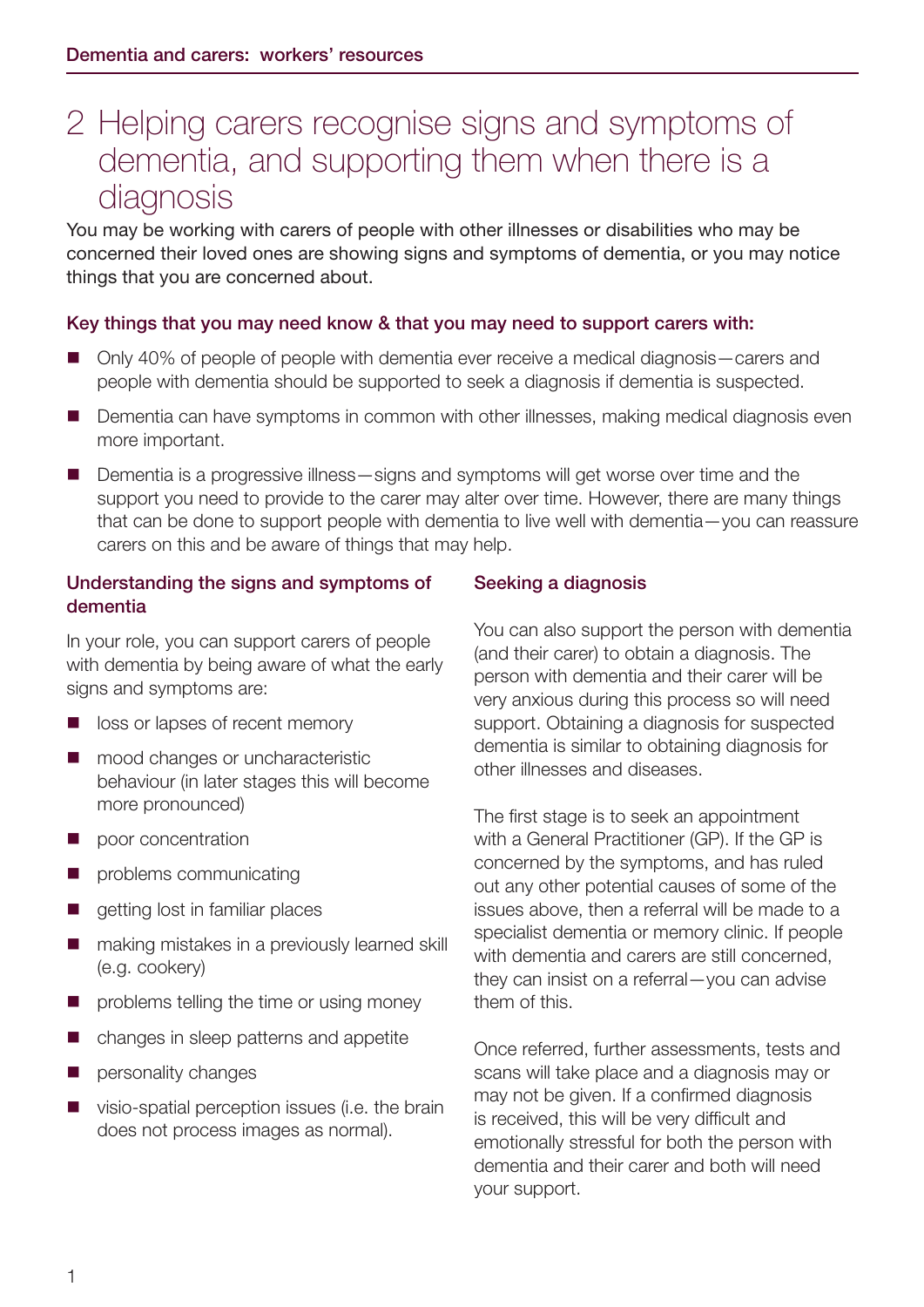#### Brief information about treatments for dementia

#### Medical treatments for early to mid-stages of dementia

Unfortunately, there are no drugs that can cure dementia; however, there are some drugs available that can slow the progression of the disease, or temporarily improve the symptoms. In addition, there are other drugs that can support the treatment of some of the symptoms such as depression or anxiety. GPs or consultants will advise on the use of drugs and prescribe them if required.

#### Non-medical treatments

There are a number of recognised non-medical treatments for dementia, these include:

- social interaction with family and friends
- $\blacksquare$  reminiscence therapy such as life story activity
- $\blacksquare$  treating pain that may be causing agitation
- **n** aromatherapy
- **n** animal therapy
- music and dance therapy
- massage
- exercise and physical activity.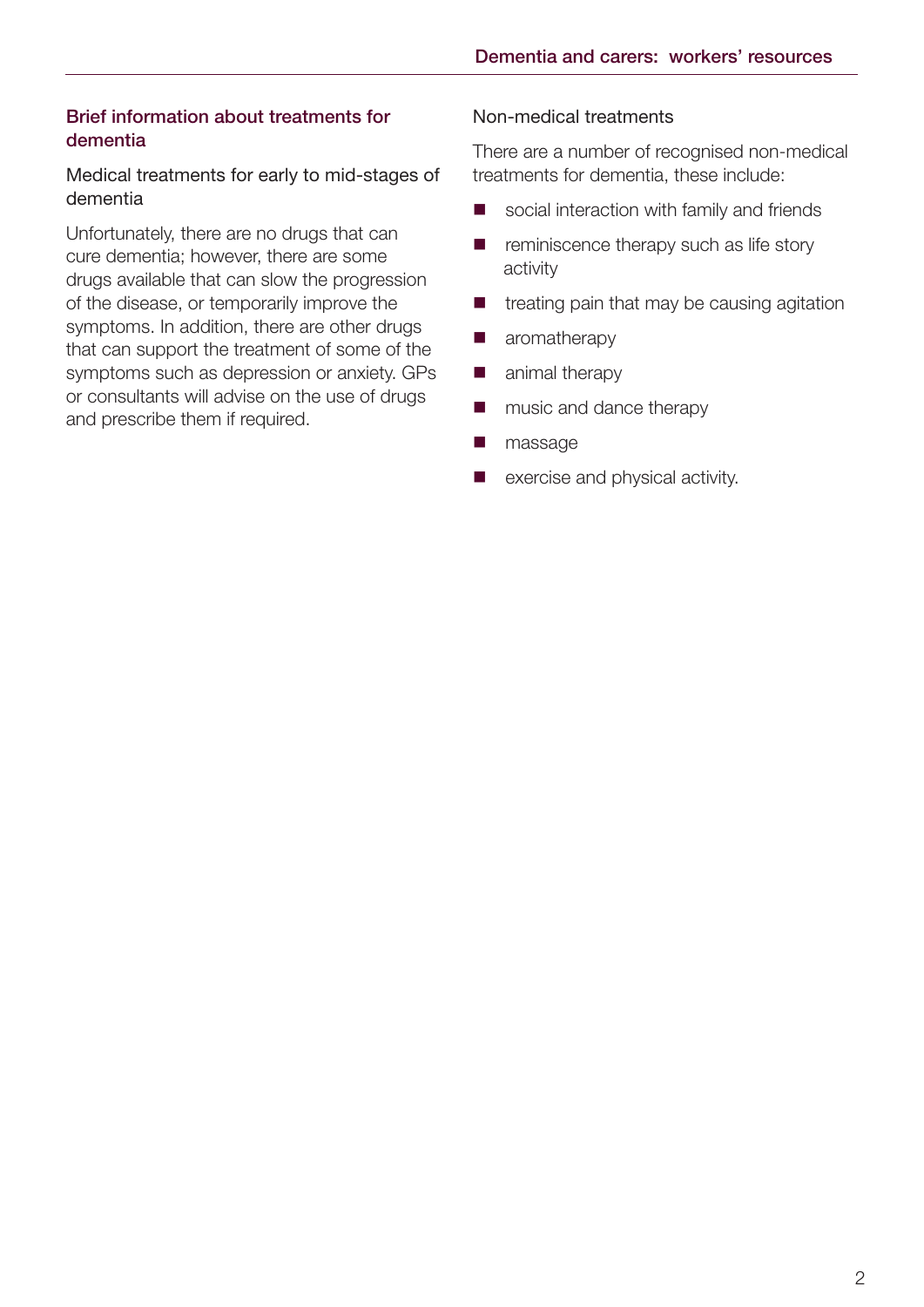## 3 Supporting carers to prepare for the later stages of dementia

As the symptoms of the dementia progress, things will become more challenging for the person with dementia and their carer. Working alongside carers, there are things that you can advise and do, to support them.

#### Key things that you may need know & that you may need to support carers with:

- The signs and symptoms highlighted in section 2 will progress and become more severe.
- $\blacksquare$  It is likely that puzzling behaviour that the carer may find challenging will increase, including aggression—you need to think of ways to support the carer to manage this, particularly if the person with dementia is still living at home.
- You should be aware of anti-psychotic drugs and situations when they are likely to be prescribed for short period by a doctor.
- You will need to have an awareness of the different aspects of health and social care services that can support people with dementia (see following sections).

#### Managing behaviour that you and carers may find challenging

You can support carers to manage behaviour we may all find challenging, such as aggression.

The following approach is suggested by the Alzheimer's Society if an episode of aggression occurs:

- 1 Find ways to react calmly if challenging behaviour has occurred
- 2 Work out what triggers the aggressive behaviour
- 3 Tackle the triggers
- 4 Take time to manage your own feelings
- 5 Be creative in finding alternative activities to help an individual move on from feelings of anxiety.

#### Anti-psychotic drugs

Anti-psychotic drugs can be prescribed for behavioural and psychological symptoms in the later stages of dementia for a short period of up to 12 weeks. It is important that carers are aware of this, and they should also be aware that while anti-psychotic drugs can address more significant psychological symptoms such as psychosis and aggressive behaviour, they can also have negative side effects. National Institute of Clinical Excellence (NICE guidance) suggests that anti-psychotic drugs should not be used for early to middle stages of dementia and that non-medical interventions should be used instead (see list in section 2 above).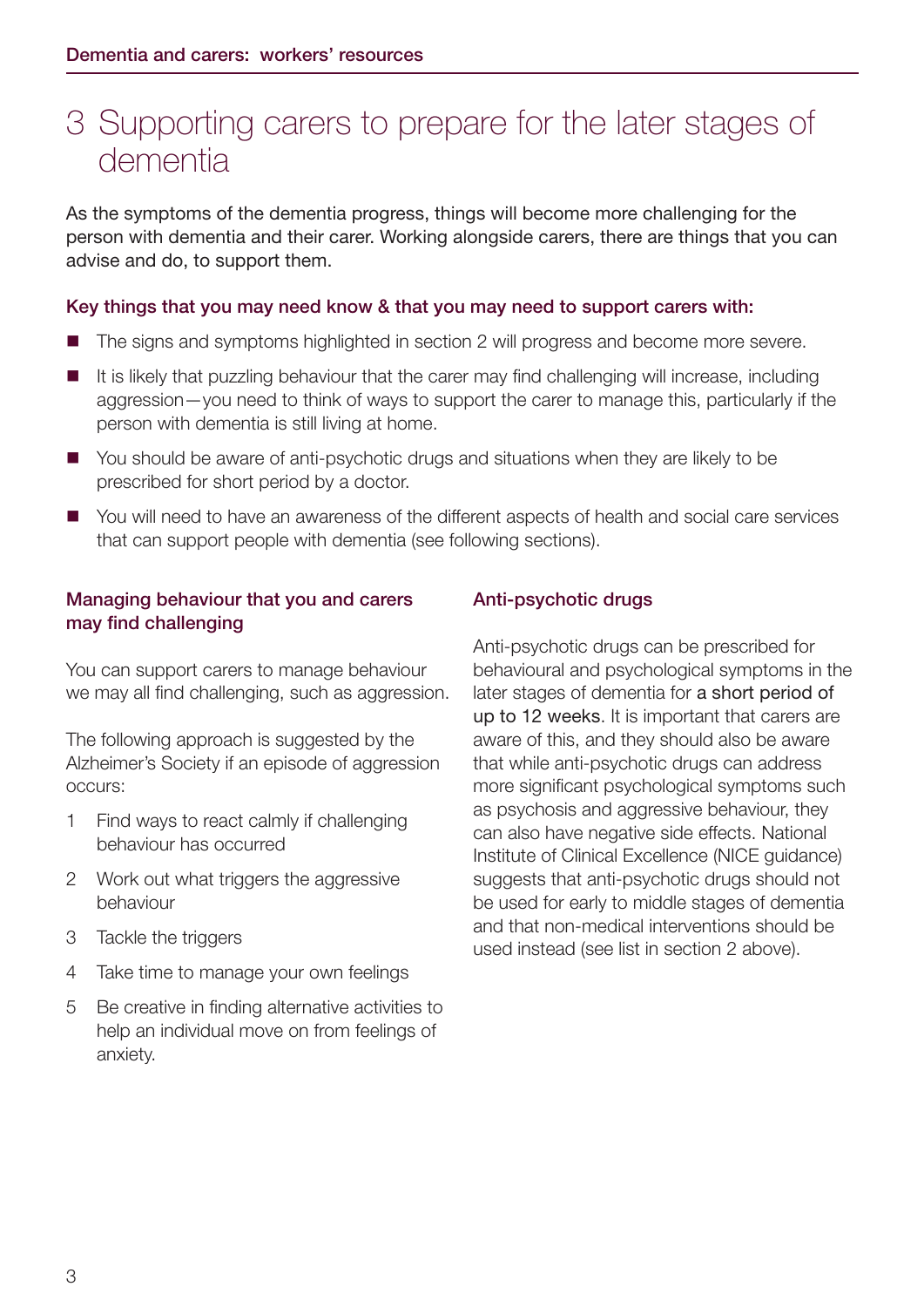## 4 Types of care and support for people with dementia and their carers

There are a number of care and other support services available to support people with dementia and their carers. Some will be familiar, others less so, but it is important that you are aware of the services and are able to discuss them with people with dementia and their carers.

#### Key things that you may need know & that you may need to support carers with:

- Short term support options
- Long term support options
- Information and advice services

#### Accessing support

People diagnosed with dementia are entitled to an assessment by the local authority to assess their needs and to determine the services they are entitled to. Entitlement is based on level of need, and is also means tested. In addition to this, *the carer* is also entitled to an assessment to identify their own needs. If the means testing leads to support not being funded by the local authority, then self-funded care can be considered.

#### Short term support options

Respite care allows a break for carers from their caring responsibilities and support for the person with dementia in a residential care home for up to several nights. As well as providing a break for the carer, this option also provides an opportunity to pursue aspects in their life that may have become more difficult since their loved one developed dementia, for example catching up with close friends.

Day care provides a support service for the person with dementia during the day. This will involve the person with the day centre with (see the section on day care in *Dementia: workers and carers together*).

Many communities have dementia friendly services that people with dementia and their carers are able to enjoy, such as dementia

cafes, community groups and other dementiafriendly services. They provide opportunities to meet other people in similar circumstances. With the increasing awareness of dementia, it is likely that more and more services will become dementia-friendly.

#### Long-term support options

Domiciliary care is an option for people with dementia who are still living in their own home. The services are provided by a domiciliary care agency and involve a domiciliary care worker going into the home to support the person with dementia and their carer (see the section on domiciliary care workers in *Dementia: workers and carers together*).

Personal assistants can be employed by carers or people with dementia to work closely with the person with dementia to support them with everyday activities (see the section on PAs in *Dementia: workers and carers together*).

Residential care with or without nursing is an option for people in the later stages of dementia where it has become difficult to care for them at home (see the section on residential care in *Dementia: workers and carers together*).

See the Resources page for details of information and advice services.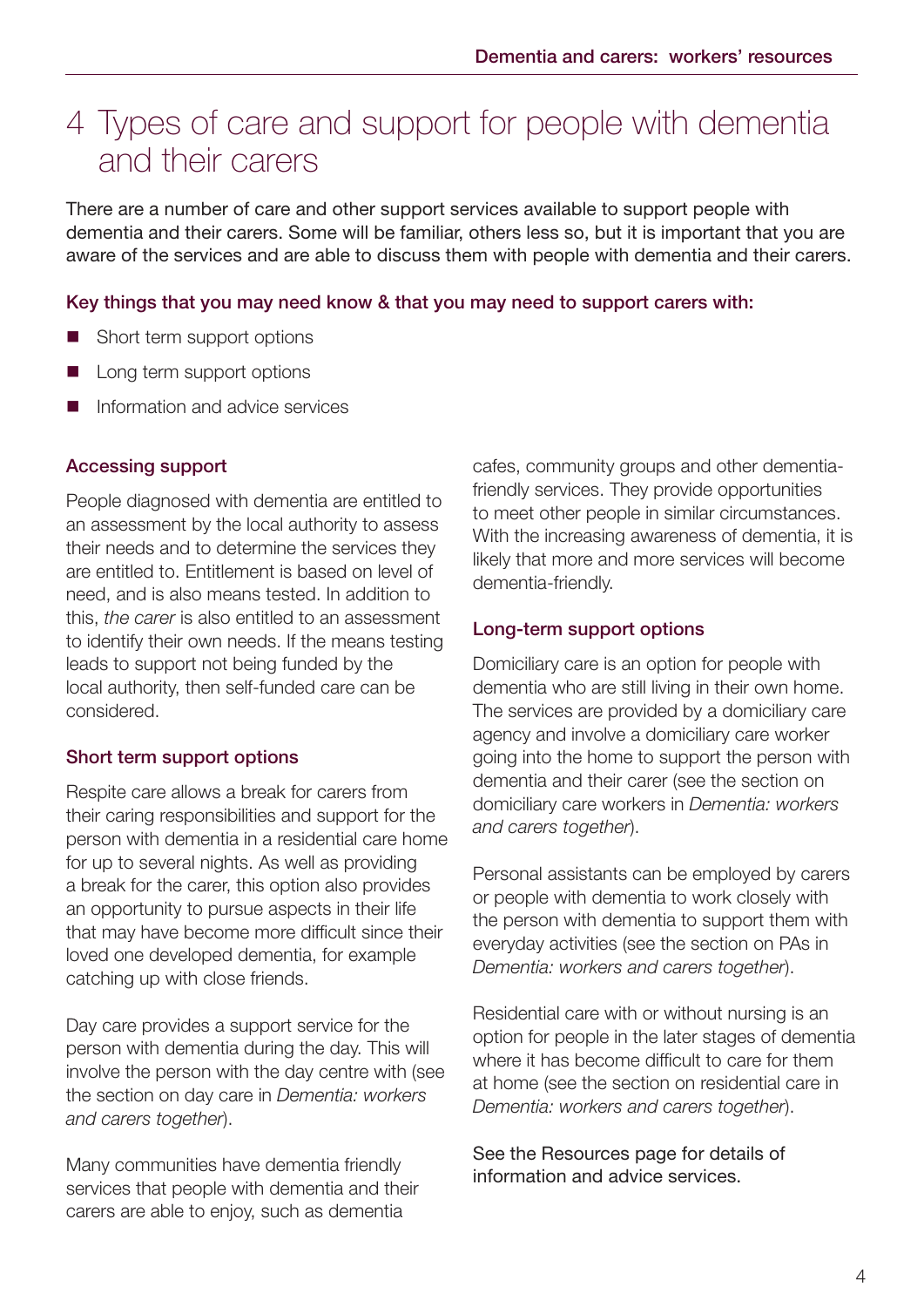## 5 Things to help carers support someone to live well with dementia in their own home, including assistive technologies

A number of things can be done to support people with dementia to continue to live in their own homes. This will also assist carers in their longer term care and support role. It is important that you are aware of the possibilities and are able to discuss them with people with dementia and their carers.

#### Key things that you may need know & that you may need to support carers with:

- Support staff who may be able to help you when you are working with carers and people with dementia.
- Support options that are available for people with dementia and being able to discuss these options with carers.
- Assistive technology that is available for people with dementia and being able to discuss these options with carers.

#### Support staff who can help

The local authority or local NHS services will be able to highlight how to access other professionals who will be able to help to support people with dementia. The professionals who will be able to help include occupational therapists, physiotherapists, district nurses and continence advisors. In addition to this Admiral Nurses (see Resources page) will be able to provide support and advice to carers in the later stages of dementia,

#### Assistive technology support options

Assistive technologies include 'high-tech' electronic and telecommunications equipment and services, as well as 'low-tech' mechanical devices. They can support people with dementia to be safe or carry out everyday activities.

The types of support equipment available include: memory aids, equipment for washing and for using the toilet, equipment for maintaining continence and personal dignity, equipment for eating and drinking, mobility aids, cooking aids, transfer aids and adaptations to seating and beds. At the more high-tech end of the spectrum are telecare safety devices, medication devices, memory aids, and location devices.

#### Supporting dignity and independence

The options identified above are ways that support people with dementia to live as independently as possible, and with dignity. They can also support carers, by helping assure them that their loved one is safe, as well as being independent.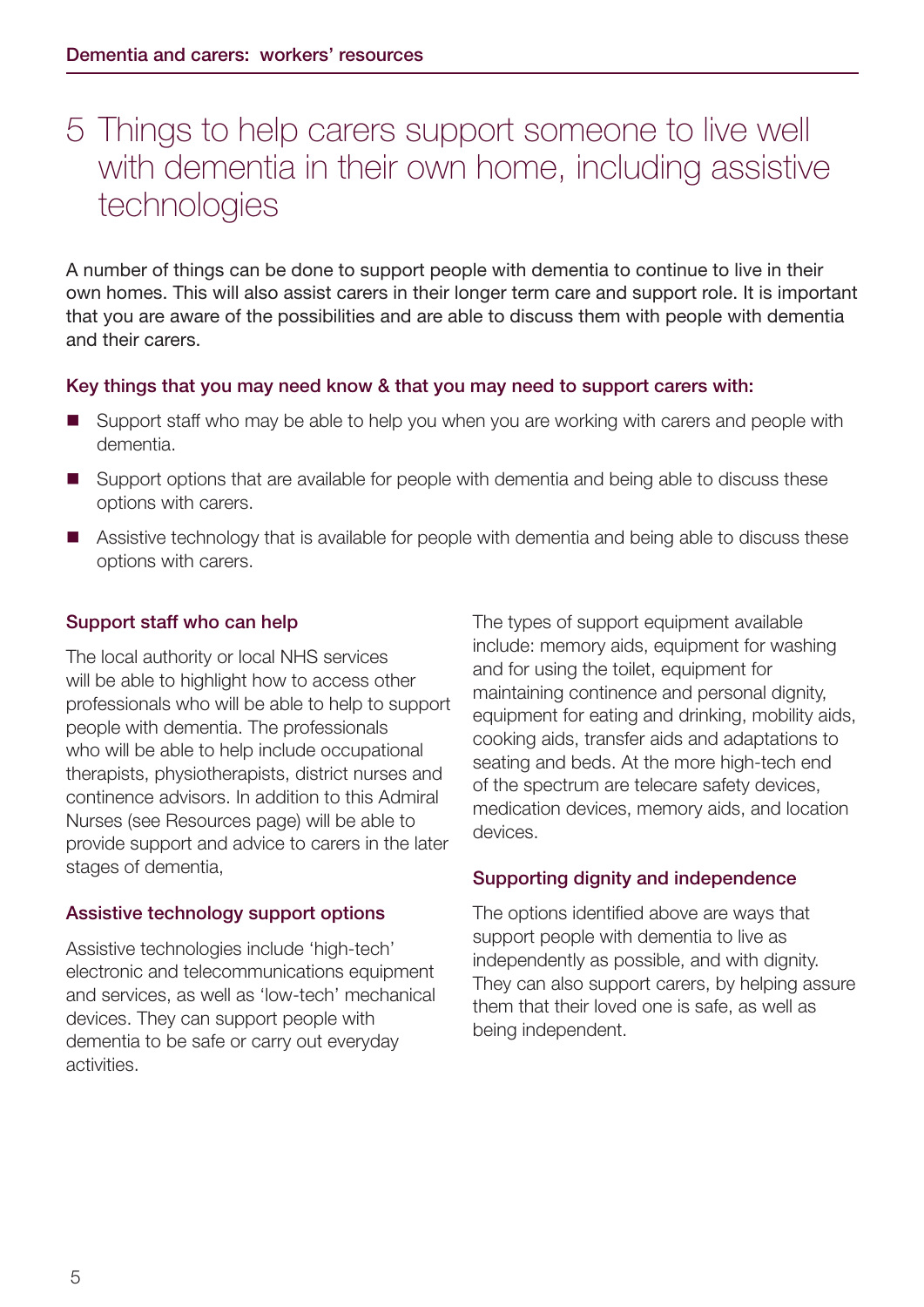## 6 Support for carers of people with dementia, including carer's assessments

A number of things can be done to support carers in addition to your existing role in whichever capacity you are working with them. Caring for someone who has dementia can be very challenging for their loved ones, particularly in the later stages of the disease. It is vital that carers receive the support they need to safeguard their physical and mental wellbeing, which in turn has a positive impact on the person with dementia. The different parts of the social care workforce can contribute to this in different ways.

#### Key things that you may need know & that you may need to support carers with:

- $\blacksquare$  It is important to ensure carers receive some time for themselves—this is helped by supporting the person with dementia to access services such as day care or respite care.
- Carers need to be reassured that their loved ones will be safe when they are not caring for them.
- It maybe helpful to encourage carers to access local networks for support. Could a friend sit with the person with dementia while the carer goes to the shops or takes part in a leisure activity?
- $\blacksquare$  If the situation seems difficult for the carer (e.g. they are not sleeping), a supportive conversation may identify some solutions to the issues, or just reassure the carer that they are not alone and that there are things that can be done to help.
- The role of General Practitioners (GPs) is critical to ensure the wellbeing of carers, and carers should be supported to seek GP advice if this is required. This may involve someone temporarily caring for the person with dementia.

#### Helping carers to get support

The types of support that carers need will vary, from time off from their caring responsibilities to being able to access information and advice, and from being able to discuss feelings and concerns with health and social care workers, to counselling if they are suffering from poor mental health.

People working with carers need to ensure carers are trying to meet their own needs as well as those of the person with dementia.

#### Support from local services

Carers are entitled to a carer's assessment from the local authority. Services they provide to a person with dementia and their carer will be means tested; however, local authorities will certainly be able to advise on a range of appropriate support services.

Carers need to be supported to prepare for the carer's assessment. They need to think through key questions, such as how they are managing and what support they may need to continue.

#### Support from family and friends

Support from family and friends for both the person with dementia and their carer is critical. This could be support in meeting care needs, or contributing to the costs of care. Carers may need to be supported to ask for help, as well being supported to accept any help that is offered. Family and friends may also need support with meeting the care needs of somebody with dementia. The *Common Core Principles for Supporting People with Dementia* contain clear and concise practical information which can be used to support friends and family to take on caring responsibilities for a person with dementia in a person-centred way.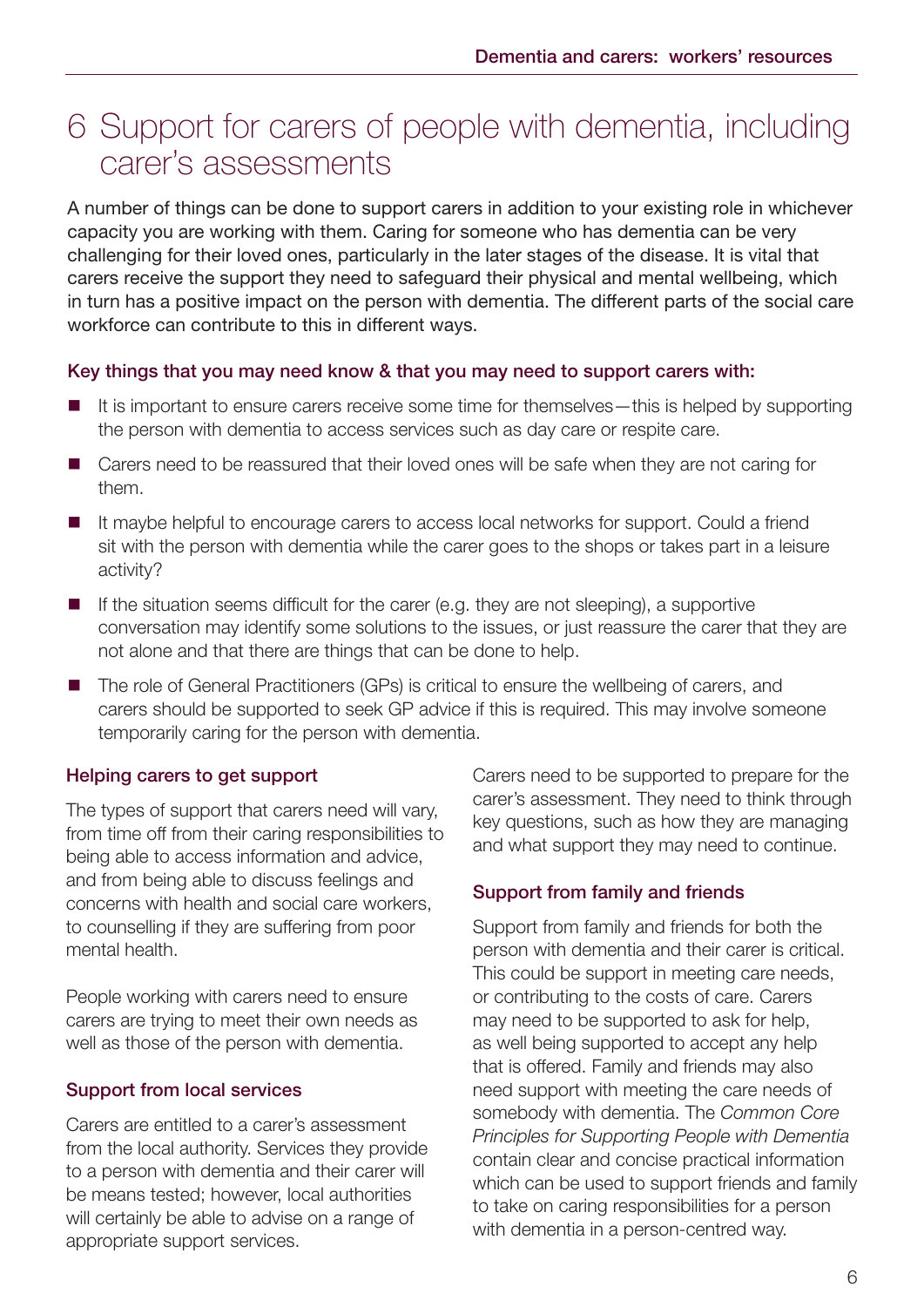## 7 Legal issues for carers and people with dementia

The legal considerations relating to a person with dementia are numerous and complex. Below follows a brief overview of some key legislation that people working in social care will need to be aware of when working with people with dementia and their carers.

Skills for Care and Dementia UK accept no responsibility for the legal accuracy, interpretation or use of the information below. It also should be noted that this is not an exhaustive list as there is other legislation that may be relevant to people with dementia. If specific legal advice is needed by people with dementia or their carers, or people working to support them, then the Citizens Advice Bureau or local legal services will be able to offer advice.

#### Key things that you may need know & that you may need to support carers with:

- The relevant legislation applicable to people with dementia, particularly in the later stages of the disease.
- **Brief understanding of Lasting Power of Attorney and how this applies to people with dementia** and the role that carers can play as an 'attorney' in the later stages of dementia.
- Understanding of the Deprivation of Liberty Safeguards.

#### Legislation and its relevance to a person with dementia and their carer

#### The Mental Health Act 1983

The Mental Health Act ensures the rights of people with mental illness—this includes dementia.

If a health professional (usually a doctor) thinks that a person with dementia is behaving in a way that places their health at risk or is a danger to themselves or others, this Act allows the person to be detained in hospital ('sectioned').

The Act also allows for individuals to be appointed to make decisions on behalf of people with a mental disorder. These individuals (known as guardians) can require that a person lives in a certain place, has access to health professionals and attends appointments relating to their care and treatment.

#### Mental Capacity Act 2005

The Mental Capacity Act 2005 makes provision for people to choose someone to manage their finances and property should they become incapable, and to make health and welfare

decisions on their behalf. Again, this Act applies to people with dementia.

#### Lasting (formerly 'enduring') Power of Attorney

People with dementia who lack the mental capacity to manage their legal, financial and health affairs are able to choose someone to manage these under a Lasting Power of Attorney. Lasting Power of Attorney occurs in two types: property and affairs and personal welfare. The powers can be used only when the attorney has been registered at the Office of the Public Guardian (OPG). The attorney is often the person's main carer.

#### Deprivation of Liberty Safeguards (DoLS)

The DoLS are part of the Mental Capacity Act 200). They protect people in care services and hospitals from being inappropriately deprived of their liberty. The safeguards aim to make sure that a care home or hospital restricts the person's liberty only safely and correctly, and that this is done only when there is no other way to take care of that person safely. The DoLS are most likely to be relevant in the later stages of dementia.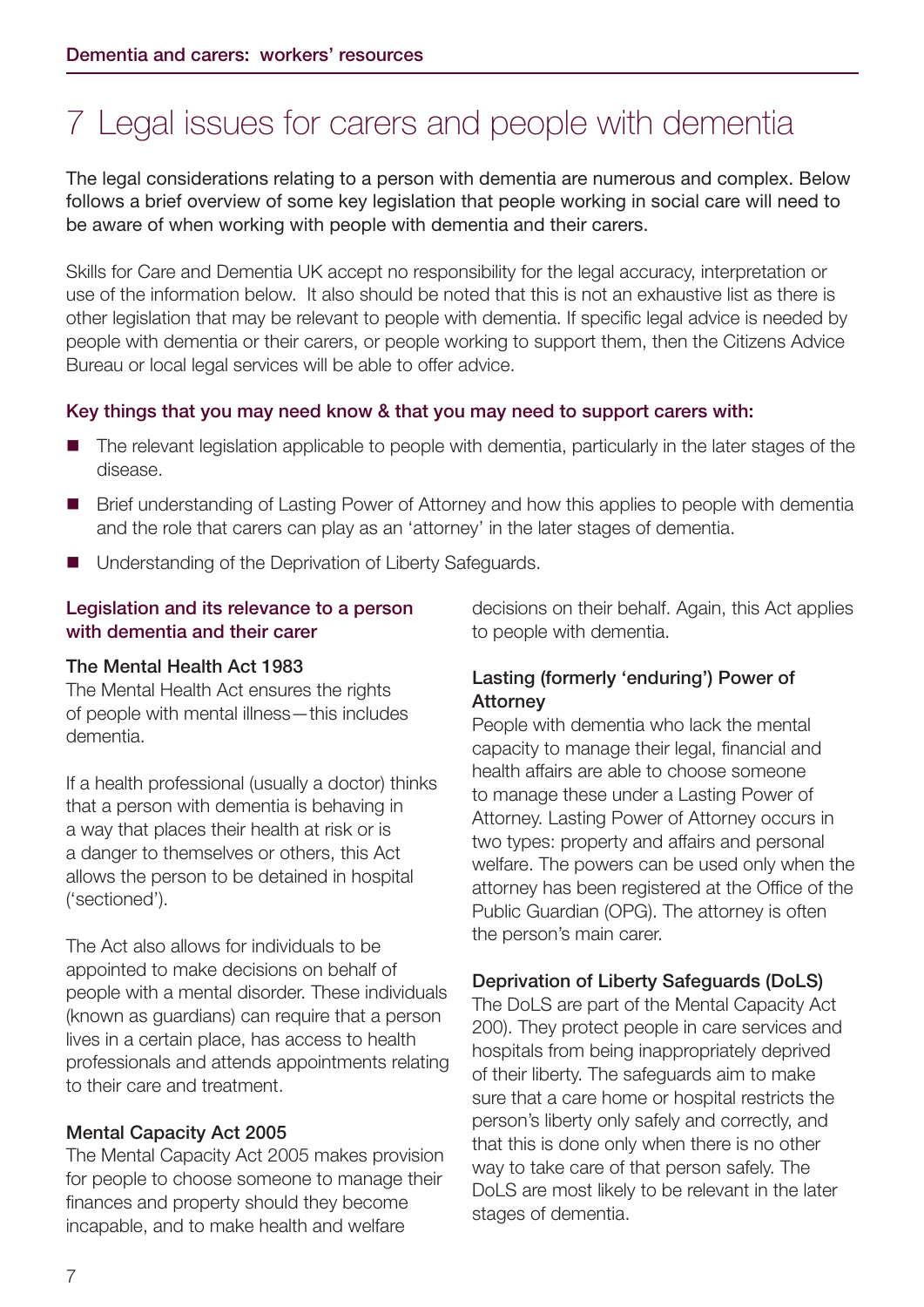## 8 Financial issues for carers and people with dementia

Financial matters will be of significant concern for people with dementia and their carers. With both likely to have to give up work in the later stages of dementia, it is vital that people working with carers understand the key financial considerations for people with dementia and carers so they are able to support them appropriately.

Skills for Care and Dementia UK accept no responsibility for the interpretation and use of the information below. If specific financial advice is needed by people with dementia or their carers, or people working to support them, then the Citizens Advice Bureau, benefits advice line, local authority or local legal or financial services will be able to offer advice.

#### Key things that you may need know & that you may need to support carers with:

- Understanding of any benefits and council tax discount to which people with dementia and their carers maybe entitled.
- Employment regulations about carers who are still working.
- Paying for the costs of care and support.

#### Understanding of any benefits and council tax discount to which people with dementia and their carers maybe entitled

People with dementia and their carers may be entitled to a number of different benefits. The most appropriate thing to do is to initially contact the benefits helpline on 0800 882 200 for further advice.

Alternatively, the Directgov website provides further information: www.direct.gov.uk/en/index.htm

#### Carers who are still working

Carers are entitled to request flexible working arrangements to meet their care needs. Combined with the right care and support package, this may enable the carer to remain in work.

#### Paying for the costs of care and support

See section 4 above.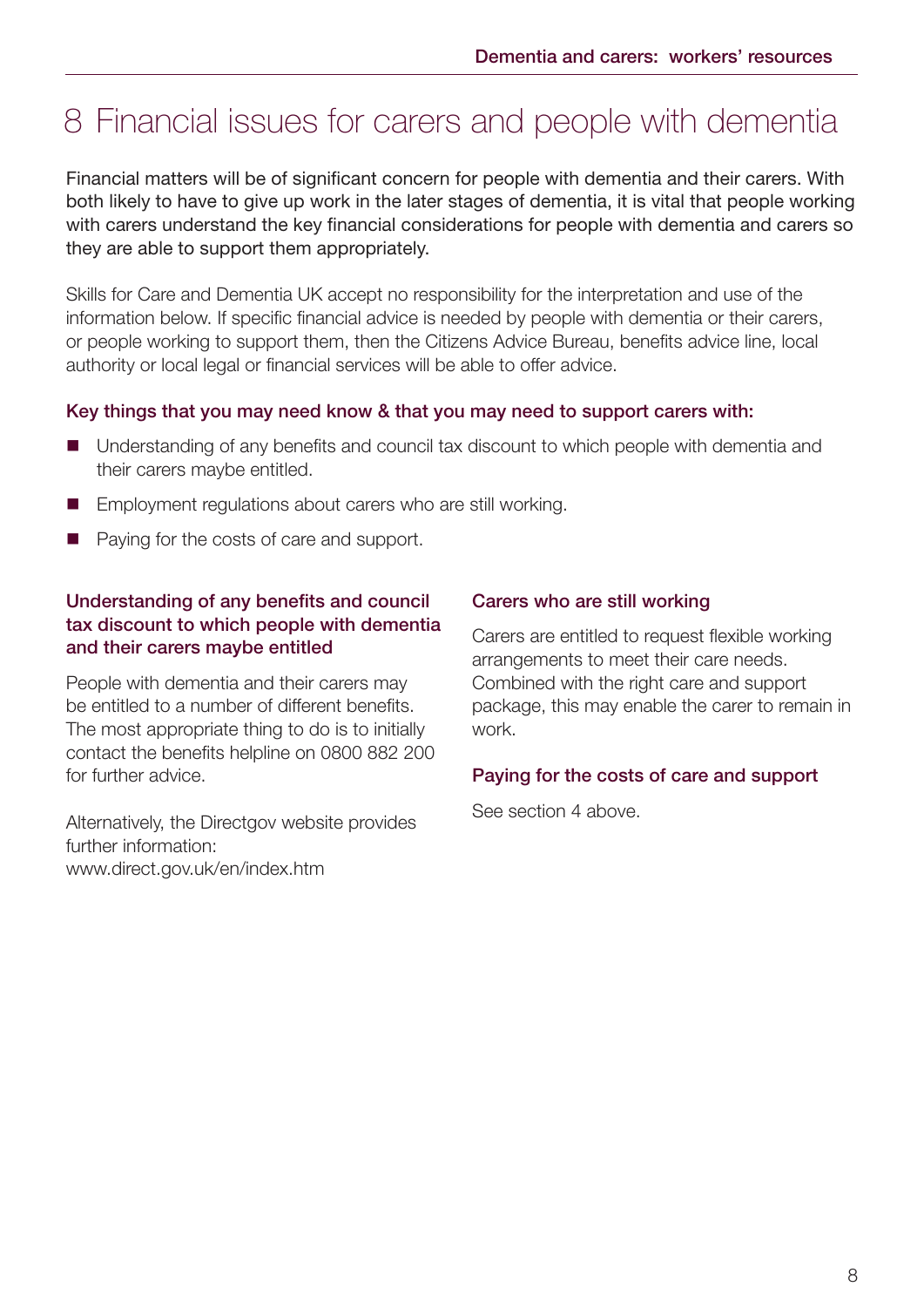## 9 Resources and information

#### Useful websites

#### Dementia UK www.dementiauk.org

See in particular contact points for Admiral Nurses and for 'uniting carers'.

Skills for Care www.skillsforcare.org.uk

See in particular the 'Developing skills' section for pages on dementia (including the *Common Core Principles for Supporting People with Dementia*) and on *Carers Matter, Everybody's Business*.

Alzheimer's Society www.alzheimers.org.uk

See also the Alzheimer's Society Talking Point online forum moderated by people who have been affected by dementia in some way: http://forum.alzheimers.org.uk/forum.php

#### Carers UK

www.carersuk.org

Citizens Advice Bureau

www.citizensadvice.org.uk

#### Information and advice helplines

Dementia UK's Admiral Nursing Direct is on 0845 257 9406

The Alzheimer's Society helpline to support people with dementia and their carers: 0845 300 0336

Carers UK advice line specifically to support carers: 0808 808 7777